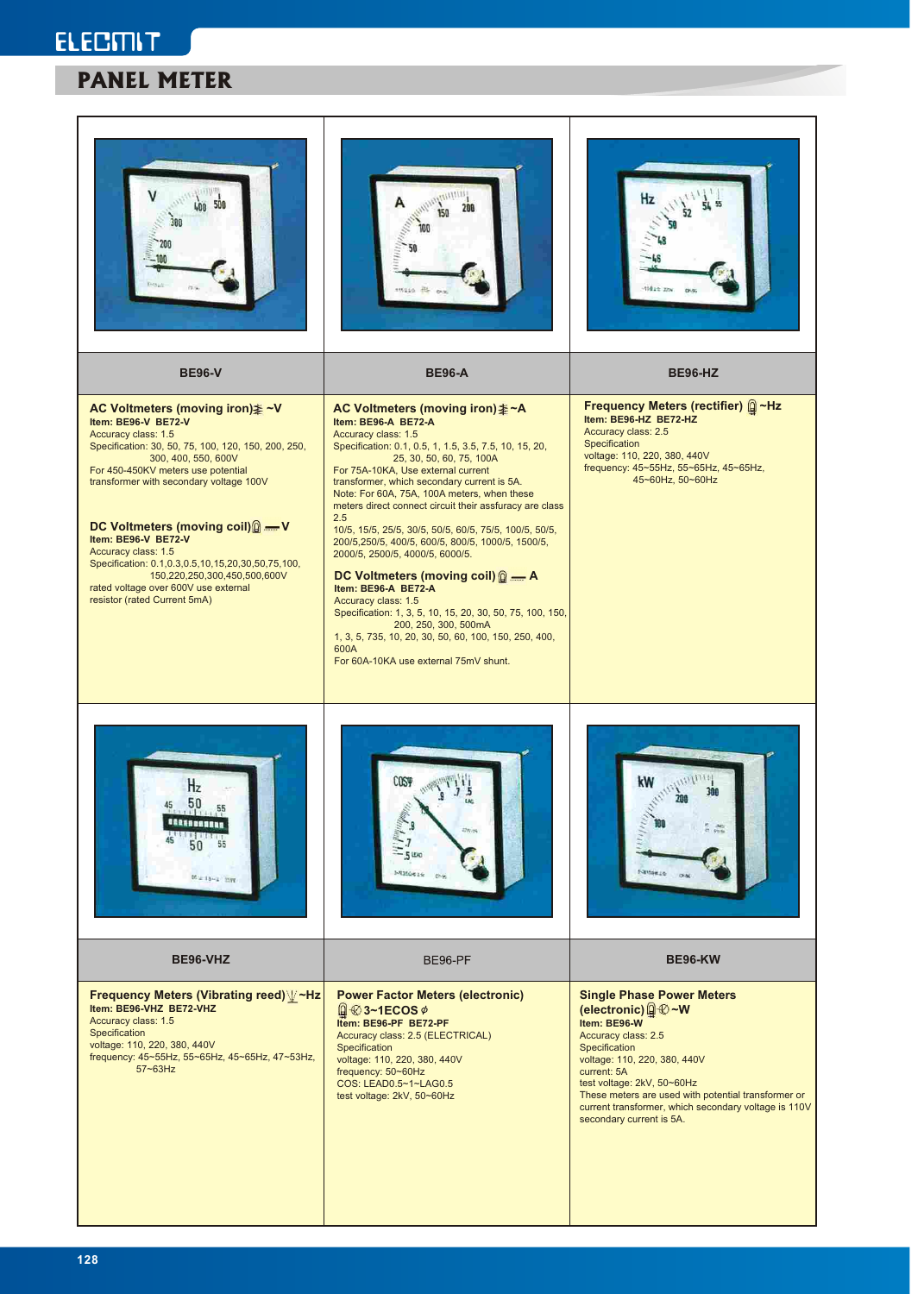## **SWITCHBOARD METER**



**BE-96B** Maximum-Demand Meter

The thermal/time characteristic of MDIs monitors the most economic use of cable and transformers. The directly heated bimetal element indicates mean r.i.s current over 8, 15 or 20 mins. A red slave pointer shows highest value reached and has a wire sealable reset knob. The optional saturating C.T. limits the power into the MDI and is used where a protection relay is connected in series from the same C.T. Scales are calibrated to match the C.T. plus 20% overload (e.g. 0-5-6-A).

Accuracy: Class 3.0 Ratings: 5A for use with sparate C.T. 5/5 A saturating C.T. Burdens: 50/60 Hz MDI-2.5VA, CT -1VA

Overload withstand Standard: 5\*FL for 5 sec 10\*FL for 1 sec With saturating C.T.: 40\*FL for 3 sec 90\*FL for 1 sec Frequency: 50/60 Hz

## **WIDE ANGLE SCALE INSTRUMENT**



**BE-96W**

#### PANEL CUT-OUT







#### **BE-96 A/V:**

Measuring Ranges:

- Moving Coil Type: 500  $\mu$  A-30A, DC 30V-300V DC
- Rectifier Type: 150V-600V AC, 1A-5A AC

For ranges higher than 30A DC, use external Multiplier with a 50mV DC Ammeter. For ranges higher than 300V DC, use external Multiplier with a 1 mA Voltmeter. For ranges higher than 5A AC, use external Current Transformer with a 5A AC Ammeter. For ranges higher than 600V AC, use external Potential Transformer with a 150V AC Voltmeter.

#### **BE-96W KW:**

110V, 220V, 380V, 500V. 1A, 5A. For any rating other listed above, use external Current Transformer and/or external Potential Transformer with a 110V/5A instrument.

#### **BE-96W COS**  $\phi$ **:**

110V, 220V, 380V, 440V. 1A, 5A. For any rating other listed above, use external Potential Transformer with a 110V/5A instrument.

#### **BE-96W Hz:**

110V, 220V, 380V, 440V

For a voltage rating higher than above, use an external Potential Transformer with a 110V instrument.

- Accuracy:
	- -BE-96W A / V ---Class 1.5 -BE-96W kW -----Class 1.5 -BE-96W COS  $\phi$ -4 in phase angle.
- -BE-96W Hz-------Class 1.5
- Full scale deflection: 250
- Composition:
	- -Glass window, ABS Resin frame and case.
	- -PC glass fiber base mounting fittings included.
- Colour: Black base and frame, white scale plate and meter body.
- Pointer: Stick shape in black colour.

#### **OUTLINE AND FIXING DIMENSIONS:**

| <b>ITEM NO.</b> | A    | B  | C    | D | Ε  | F    | G    | Н    |      | J    | Κ |
|-----------------|------|----|------|---|----|------|------|------|------|------|---|
| <b>BE-96</b>    | 91   | 96 | 63.5 | 6 | 44 | 14.5 | 13.5 | 89.5 | 42   | 20.3 | 8 |
| <b>BE-96B</b>   | 91   | 96 | 63.5 | 6 | 44 | 14.5 | 13.5 | 89.5 | 42   | 20.3 | 8 |
| <b>BE-96W</b>   | 91   | 96 | 63.5 | 6 | 44 | 14.5 | 13.5 | 89.5 | 42   | 20.3 | 8 |
| <b>BE-72</b>    | 67.5 | 72 | 55.5 | 6 | 36 | 14.5 | 13.5 | 66   | 23.6 | 10   | 4 |

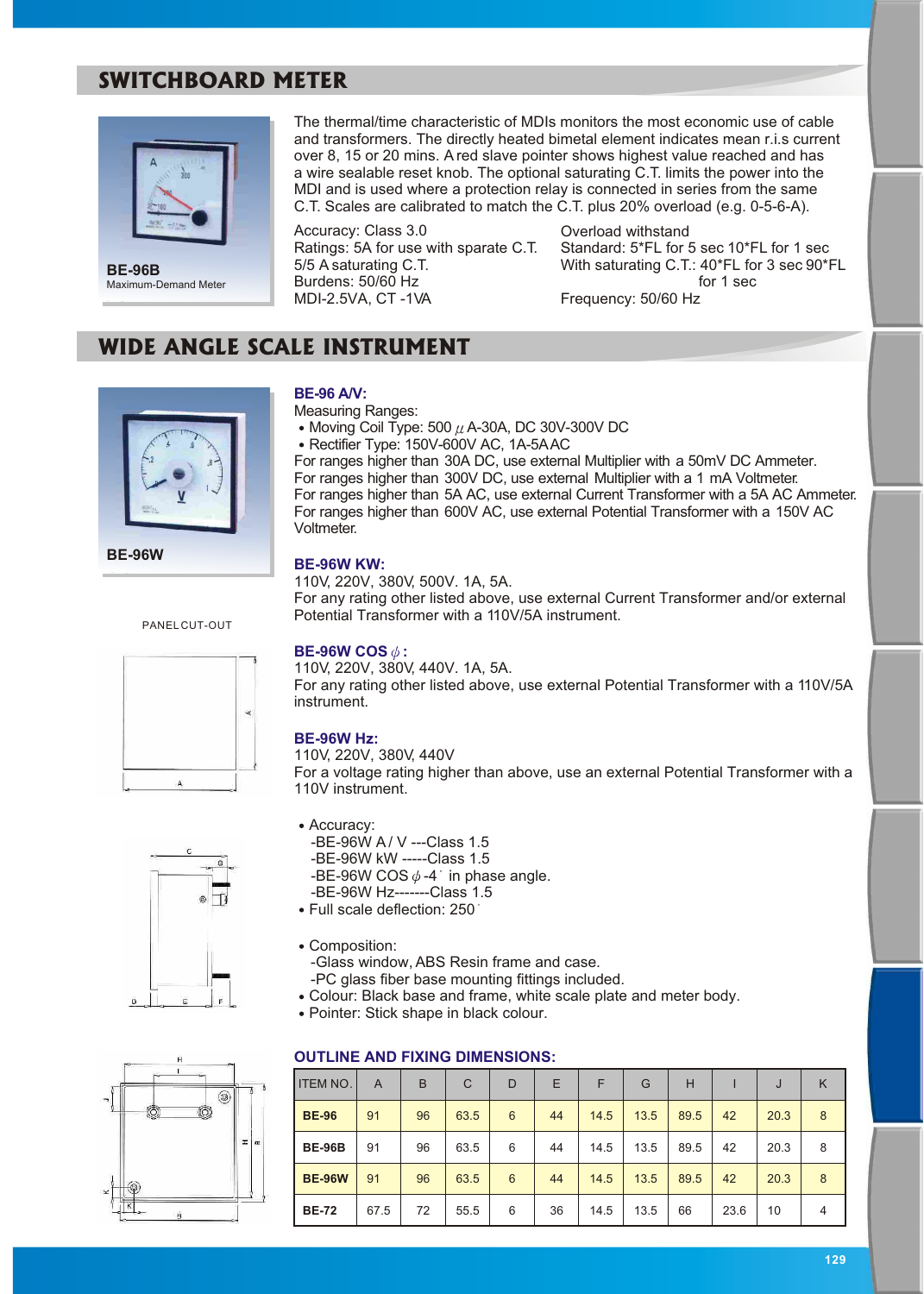# **ELECMIT PANEL METER**





**BO-65/52** PANEL CUT-OUT

#### **OUTLINE AND FIXING DIMENSIONS:**  $\frac{1}{100}$

|                 | <b>UU LINE AND FIAING DIMENSIONS.</b><br>Unit:mm |      |  |     |               |     |      |                 |            |      |      |
|-----------------|--------------------------------------------------|------|--|-----|---------------|-----|------|-----------------|------------|------|------|
| <b>ITEM NO.</b> |                                                  |      |  |     |               |     |      |                 |            |      |      |
| <b>BO-65</b>    | 66                                               | 72.5 |  | ວ.ວ | $\sim$<br>◡ ៸ | 3.6 | 31.5 | $\Omega$<br>0.0 | 65         | 83   | т. 1 |
| <b>BO-52</b>    | EO E<br>53.5                                     | 58   |  | J.J | 35.2          | ບ.ບ | 30   | . .             | につ<br>ບ∠.ບ | 66.5 |      |

4



ITEM NO. | Moving Iron Type

50mA-50A AC 150V-500V AC 50mA-30A AC 150V-500V AC 50mA-20A AC 150V-300V AC





š

**BO-65 BO-52 BO-52P**

**BO-52P** PANEL CUT-OUT

50 µ A-50A DC<br>1V-1000V DC - -

Moving Coil Type

#### **MEASURING RANGE:** (Accuracy: class 2.5) Case and composition:

 $\mathsf F$ 

 $\mathsf G$ 

- -Glass window and Bakelite case for BO-65, BO-52. -Three Stud mounting. -Acrylic Resin front and Bakelite case for BO-52P.
- -Two Stud mounting. Colour: Black case, white scale plate.
	-
- Pointer: Tube or knif type, colour in black or red.









 $\overline{\phantom{a}}$ 

∢

### **Measuring Range**:

-Accuracy: class 1.5 class 2.5

Moving Iron Type: -50mA-50A AC -150V-500V AC -Accuracy: class 2.5

Rectifier Type: -3V-500V AC -Accuracy: class 2.5

#### **OUTLINE AND FIXING DIMENSIONS:** Unit:mm ITEM NO. | A | B | C | D | E | F | G | H | I **BP-100 BP-80 BP-65 BP-60 BP-38** 40 32.5 25.5 24 15.8 87 65 53.5 53 38 3.5 3.5  $3.5$ 3.5 3.5 55 54 47 46 41 14 13.5 13 11 9.6 25 22 24 25.5 22.3 12 12  $\overline{12}$ 12 12 85.5 63.5 52.5 52 37.6 101 81 67 60 45 10 12 4 12 8 J

G

 $\vec{v}$ 



**120S/100S/80A/670/45**

 $\vert$  1  $\omega$  $\phi^{\text{C}}$  $\circ$  $4- $\Phi$ E$  $\frac{1}{2}$ 





#### **Measuring Range**:

• Moving Coil Type:  $-50 \mu \overline{A} - 50 A \overline{D}C$ -Accuracy:

class 1.5 class 2.5

- Moving Iron Type:
- -50mA-50A AC -150V-500V AC
- -Accuracy: class 2.5
- Rectifier Type: -3V-500V AC

-Accuracy: class 2.5

| . . <b>. .</b> ,<br><b>OUTLINE AND FIXING DIMENSIONS:</b> |              |       |      |    |     |      |      |                 |      | Unit:mm |     |     |                |
|-----------------------------------------------------------|--------------|-------|------|----|-----|------|------|-----------------|------|---------|-----|-----|----------------|
| <b>ITEM NO.</b>                                           | $\mathsf{A}$ | B     | С    | D  |     |      | G    | Н               |      | u       | ĸ   |     | M              |
| <b>BP-120S</b>                                            | 51           | 45    | 37   | 70 | 4.5 | 14   | 24   | 10 <sup>°</sup> | 15   | 69      | 120 | 100 | $\overline{4}$ |
| <b>BP-100S</b>                                            | 41.5         | 36.5  | 27.5 | 65 | 3.5 | 14   | 25   | 11              | 13.5 | 64      | 100 | 80  | 4              |
| <b>BP-80A</b>                                             | 32.5         | 32.45 | 32.5 | 65 | 3.5 | 13.5 | 22   | 18.5            | 12   | 63.5    | 81  | 81  | 12             |
| <b>BP-670</b>                                             | 24           | 24    | 24   | 53 | 3.5 | 11   | 25.5 | 10              | 13   | 52.5    | 70  | 60  | 5              |
| <b>BP-45</b>                                              | 18.9         | 18.9  | 18.9 | 46 | 3.5 | 12   | 23.4 | 10              | 12   | 45      | 52  | 50  | 8              |

**BP-**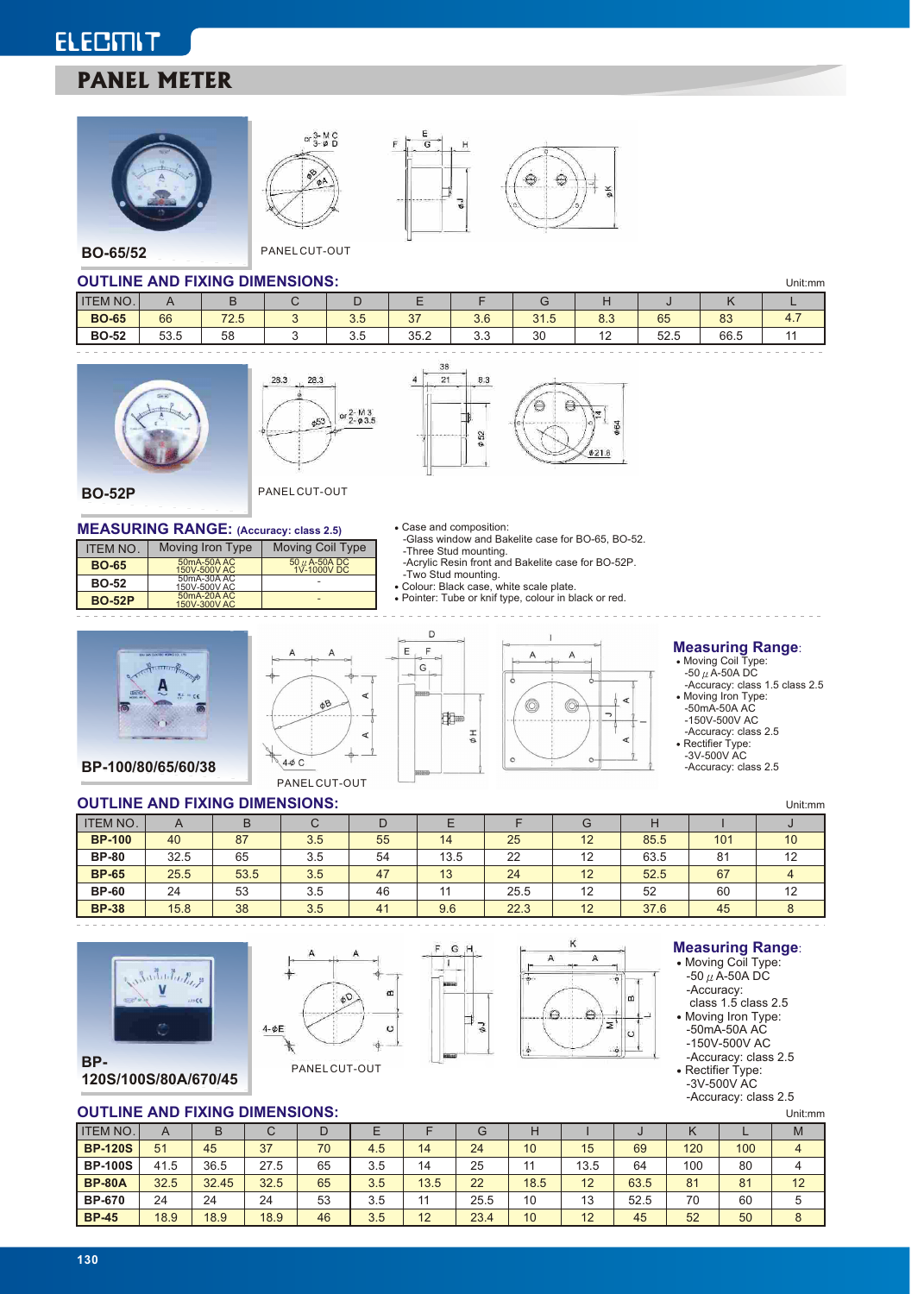## **SHUNT**



**BE-10A~200A**

#### **OUTLINE AND FIXING DIMENSIONS:**



|                                     |    |     |     |    |    |   |    |    |    |    |    |   | Unit:mm |
|-------------------------------------|----|-----|-----|----|----|---|----|----|----|----|----|---|---------|
| <b>ITEM NO.</b>                     | A  | B   | C   | D  | E  | F | G  | Н  |    | J  | K  |   | M       |
| BE-10A/50-100mV<br>BE-150A/50-100mV | 31 | 136 | 110 | 73 | 20 | 6 | 12 | 17 | 32 | 13 | 21 | 5 | 17      |
| BE-200A/50-100mV                    | 31 | 136 | 110 | 67 | 20 | 6 | 12 | 17 | 29 | 15 | -  |   | 17      |

### **OUTLINE AND FIXING DIMENSIONS:**

**BE-400A/50-100mV BE-500A/50-100mV BE-600A/50-100mV**



**BE-200A~600A**

| etter.<br>e diam<br>¥<br>$\prec$<br>⊙<br>₿<br>Ċ | ΦD<br>ш | $\odot$ | ⊛   |    | Unit:mm |
|-------------------------------------------------|---------|---------|-----|----|---------|
| <b>ITEM NO.</b>                                 | A       | B       | C   | D  | E       |
| BE-200A/50-100mV                                | 32      | 89      | 116 | 9  | 10      |
| BE-250A/50-100mV                                | 41      | 86      | 116 | 10 | 12      |
| BE-300A/50-100mV                                | 34      | 86      | 118 | 12 | 20      |

     

 

 



**BE-800A~2000A**

**BE-3000A~5000A**

|  | m |               |  |
|--|---|---------------|--|
|  |   | $\Omega$<br>× |  |

**OUTLINE AND FIXING DIMENSIONS:** 

ITEM NO . A B C D E - - - **BE-800A/50-100mV BE-1000A/50-100mV BE-1500A/50-100mV BE-2000A/50-100mV** Unit:mm  $F \mid G$  

#### **OUTLINE AND FIXING DIMENSIONS:**



A | B | C | D | E | F | G ITEM NO.  $A \mid B \mid C \mid D \mid E \mid F \mid G \mid H \mid I$ **BE-3000A/50-100mV BE-4000A/50-100mV BE-5000A/50-100mV**

 $\varphi$ G